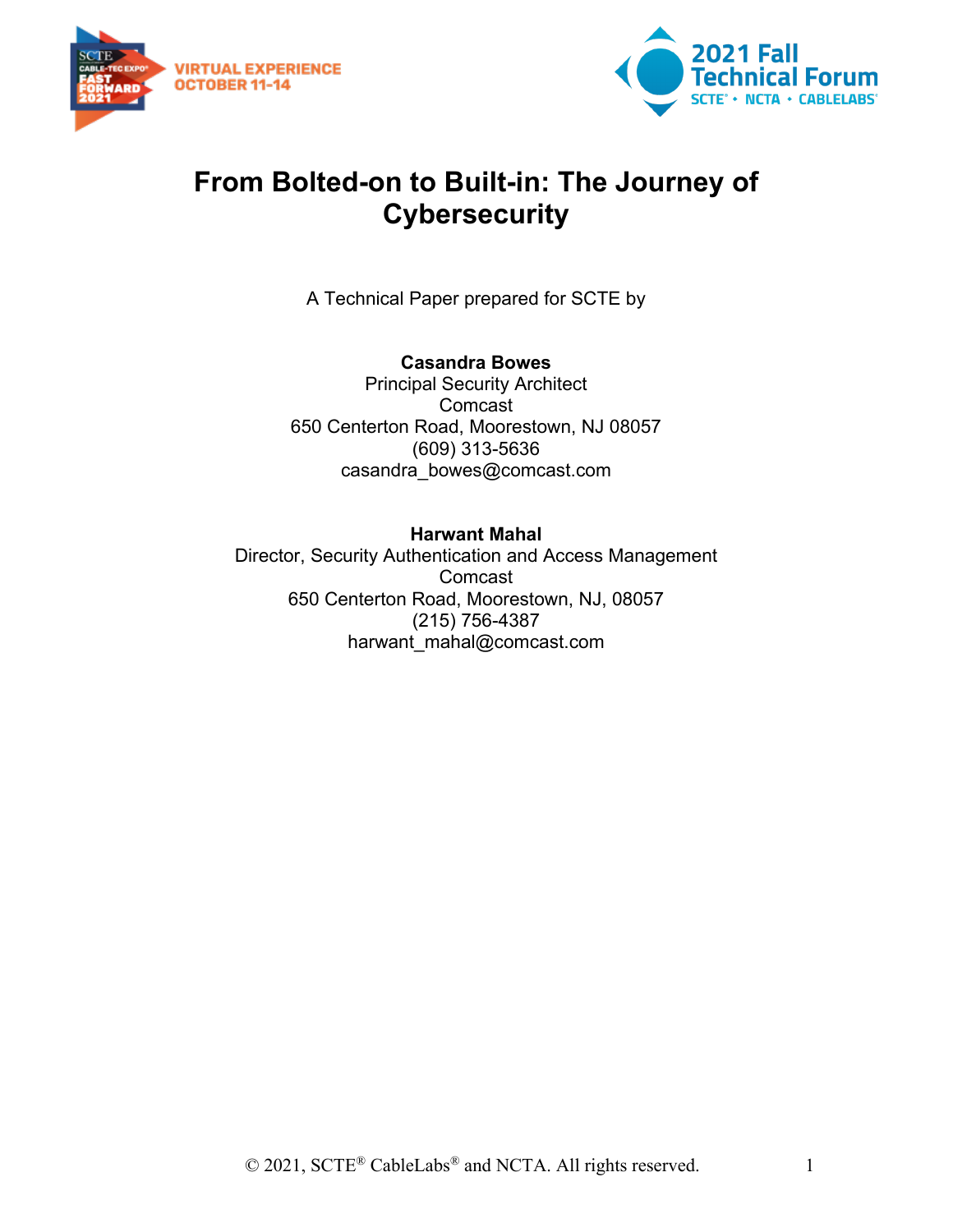

**Title** 



# **Table of Contents**

#### Page Number

| 21      |                              |  |  |
|---------|------------------------------|--|--|
|         | 2.1.1                        |  |  |
|         | 2.1.2.                       |  |  |
|         | 213                          |  |  |
|         | 214                          |  |  |
|         | 2.1.5.                       |  |  |
| 2.2.    |                              |  |  |
|         | 2.2.1                        |  |  |
|         | 222                          |  |  |
|         | 223                          |  |  |
|         | 224                          |  |  |
|         | 2.2.5                        |  |  |
| $3_{-}$ |                              |  |  |
| 3.1.    |                              |  |  |
| 3.2.    |                              |  |  |
|         |                              |  |  |
|         |                              |  |  |
|         |                              |  |  |
|         |                              |  |  |
|         |                              |  |  |
|         |                              |  |  |
|         |                              |  |  |
|         |                              |  |  |
|         | 3.3.<br>3.4.<br>3.5.<br>3.6. |  |  |

## **List of Figures**

| <b>Title</b> | <b>Page Number</b> |
|--------------|--------------------|
|              |                    |
|              |                    |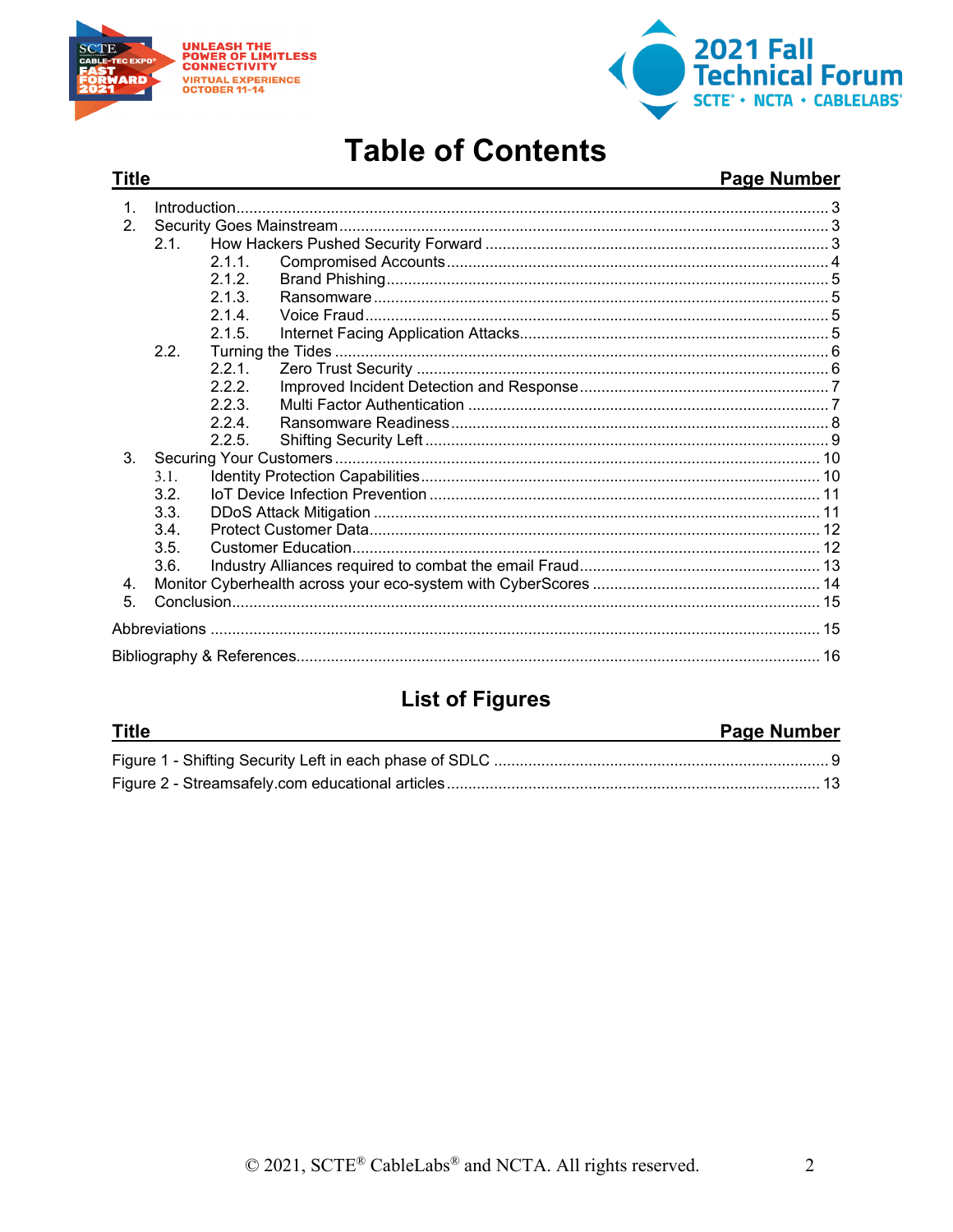



## <span id="page-2-0"></span>**1. Introduction**

Over the past two decades, the transformation of service delivery and use of social media and digital platforms have opened the flood gates for the threat landscape. When it comes to protecting ourselves from bad actors, are tips, tricks, and risk indicators enough?

In short, the answer is no. It is not enough in some cases. We see evidence of this every day in the news. Even though we see signs that bad actors are sometimes successful, security professionals often prevail. With a conscious effort to move from "information" and "education" to meaningful behavioral change, we are turning the tides.

Laws are being written and updated with new mandates on data protection and privacy. Corporations are taking strides, reacting to government mandates, and implementing initiatives such as shifting security left. Security professionals are stepping up their game on both user and device identity, reducing the blast radius of potential attacks, and making it harder for bad actors to breach networks and steal data. Protection is provided to consumers by building security into products and services, as well as account protection measures like strong authentication and alerts of new or suspicious activity.

But there is more to do. Security professionals must go beyond tips, hacks, and risk indicators and use all the tools in their arsenal to create plans that incorporate a blend of policy, process, and technology as a catalyst to change end-user and consumer behavior.

This paper demonstrates how security threats have shifted marketplace adaptation. Modern DevSecOps and security practices are discussed, along with how establishing cyber risk ratings to provide accurate and transparent cyber health can uplift security efforts. Adoption of these transformations can bring security out of the shadows and benefit corporations and consumers alike, making a siloed approach to security tenable.

## <span id="page-2-1"></span>**2. Security Goes Mainstream**

The 2010s can be labeled as the decade cybersecurity went mainstream. Data breaches started to make big headlines. Personal information was being stolen from big name retailers, popular gaming sites, and even the US government. Millions of people were affected, and corporations faced extensive downtime, costly damage, expensive fines, lawsuits, and a loss of consumer trust. Government secrets were exposed, threatening the safety and security of nations. The lives of everyday people were being affected by cybercriminals and it was being felt across the globe.

#### <span id="page-2-2"></span>**2.1. How Hackers Pushed Security Forward**

Cybercriminals with no budget constraints or change control processes developed a level of sophistication that surpassed the outdated "point solution" security controls that were protecting our most valuable data. They were taking a multifaceted polymorphic approach that easily bypassed the mechanisms that were supposed to keep them at bay.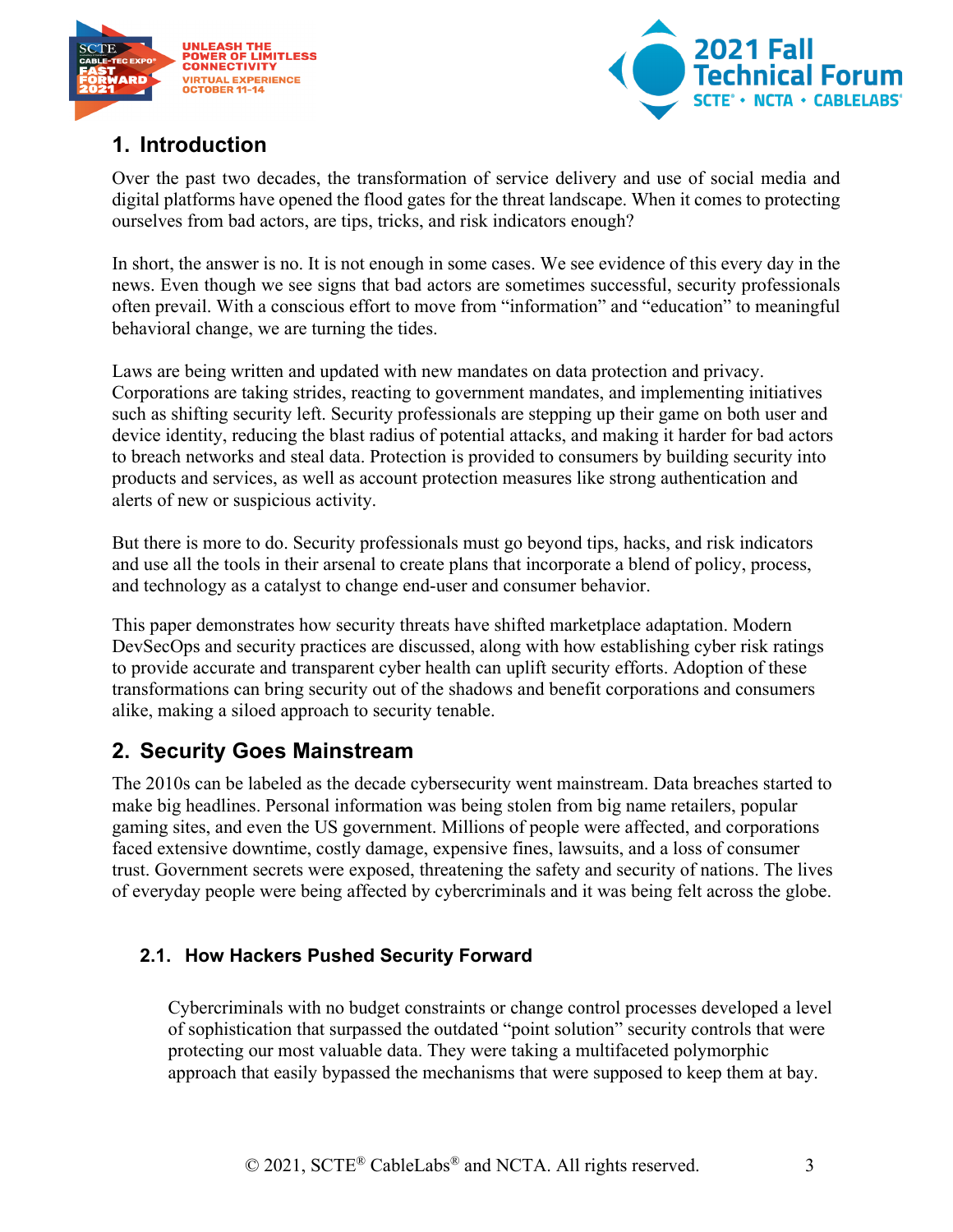



Amidst all the damage, society was awakened to just how much disruption and destruction could be done with surprisingly little effort. This changed the perception that security can be left as an afterthought. Cybersecurity budgets grew. Corporate board members started paying attention. Governments started paying attention. Consumers started paying attention. Security was getting its long overdue 15 minutes of fame.

While there is no industry that is safe from the threat of attack, the cable industry is one of the top 10 targets for hackers [1]. "Always-on" internet access and video streaming have changed consumer behavior. Consumers are moving away from watching linear channels to adopting streaming channels which require high-speed broadband. With this shift in demand, broadband security risks are being compounded. As the details and motivations of attacks continue to evolve, there are several popular methods attackers use, which are described next.

#### <span id="page-3-0"></span>*2.1.1. Compromised Accounts*

A favorite weapon of choice when looking to gain unauthorized access to networks and wreak havoc on unsuspecting victims is compromised accounts. Companies can see from hundreds to thousands of attempts per day to penetrate both enterprise and consumer accounts on their networks via compromised credentials. Due to increased sophistication of password-related attacks, coupled with the slow adoption of methods to combat them, an astounding 61% of data breaches can be traced to compromised credentials. [2] There are several ways in which accounts are compromised. Some of the more common methods include phishing attacks, brute force password attacks, and credential stuffing.

Once an attacker retrieves a set of credentials, they are validated, and after a successful test, made available on the dark web for sale. Fraudsters then purchase these credentials and use them not only to access consumer broadband accounts and steal services, but also as a pivot point to identity theft. Additionally, the fraudsters can sometimes use the credentials to access consumer email. Once access to an email account is gained, they use scanning tools to find third party targets like bank information, financial transactions, credit card information or crypto currency accounts associated with the victim. The email credentials are used to reset passwords, and possibly as 2nd factor authorization to access the victim's financial accounts. Sometimes fraudsters can even get as far as transferring money out of a victim's account. The use of stolen credentials by fraudsters to gain access to consumer banking services creates a ripple effect to the financial sector. Though cable operators can implement more secure authentication mechanisms to protect their own subscriber accounts, a chain is only as strong as its weakest link. If authentication is weak on one account, all accounts that are linked are exposed to risk.

The use of video streaming services by consumers during the pandemic has increased many folds. Some consumers share their credentials with their family, but in some cases, these credentials are sold for commercial use. The identification of legal sharing of passwords within family or illegal sharing has become another threat to video streaming and account security.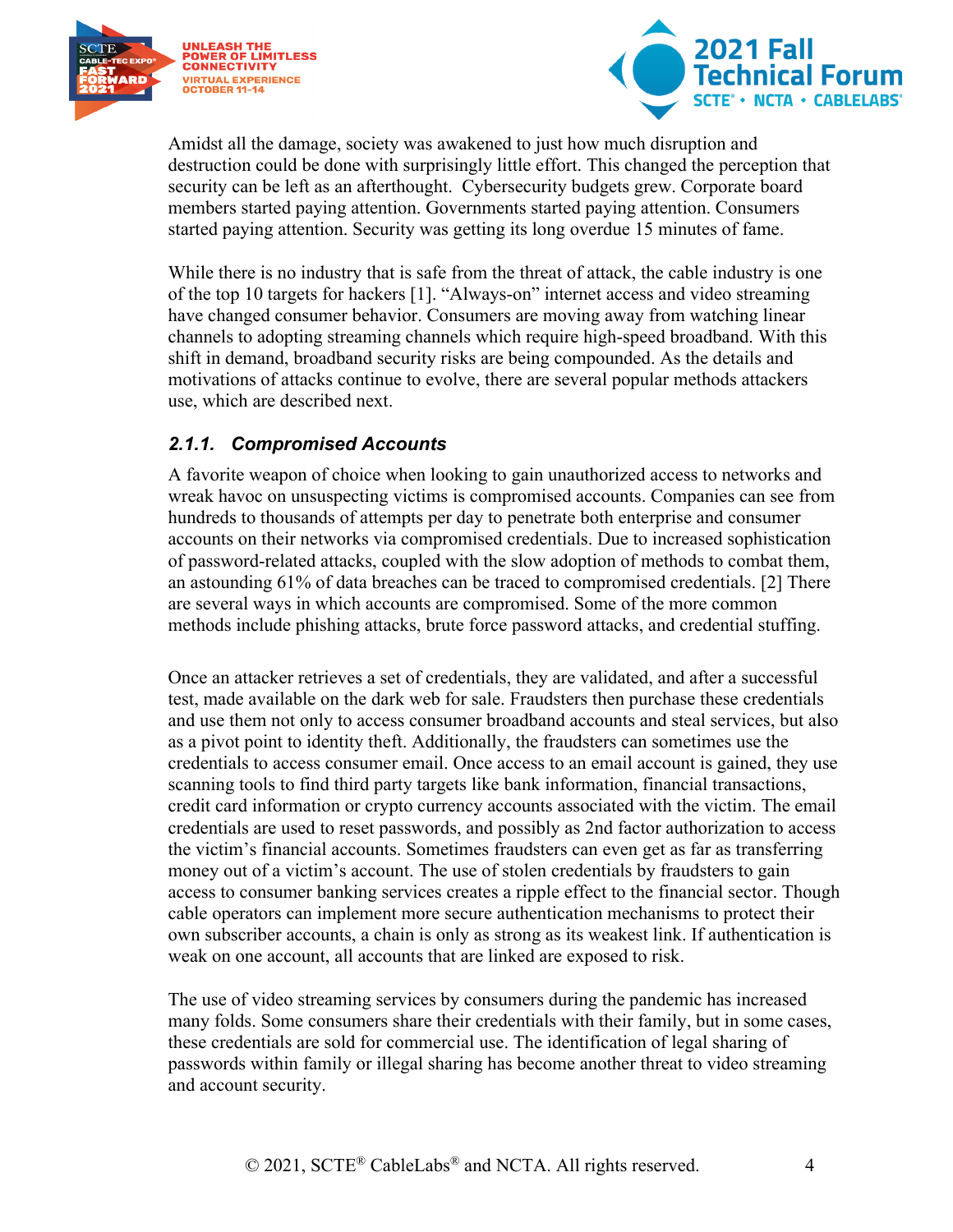



#### <span id="page-4-0"></span>*2.1.2. Brand Phishing*

"Lower your cable bill" is an example of a scam that has been around for many years and has hurt the brands of many cable companies. The scammers pose as 'companies' officially doing business, call customers, and trick them with better deals, getting monthly payments out of their pockets and impacting the company brand. Often, these scammers will request the account credentials to offer discounts, further exposing the subscriber to identify theft risks.

#### <span id="page-4-1"></span>*2.1.3. Ransomware*

Ransomware attacks go beyond just stealing and exploiting data, with recent attacks impacting the daily lives of many in ways we have not experienced before, causing gas shortages, interruptions in public transit, and disrupting the food supply chain. Unfortunately, experts do not expect this onslaught of attacks to slow down anytime soon. It is projected that during 2021, ransomware attacks against business will occur every 11 seconds, with costs expected to exceed \$20 billion globally. [3]

The concept of a ransomware attack is as follows: The hacker finds a way to install malicious software onto an unsuspecting network. Usually this occurs via malicious emails with malware, an unpatched vulnerability, or exposed ports or services with weak authentication for remote access. Once the ransomware is deployed, the data is encrypted, and the victim receives a ransom note demanding payment, usually with a cryptocurrency such as Bitcoin. The victim is then faced with the choice to either pay the fee or incur the untold damages of downtime, rebuilding, or declaring a total loss on the infected resource $(s)$ . When faced with these difficult options, more than half of the victims of ransomware attacks pay the ransom. This is not a favorable outcome, given that it fuels further ransomware attacks.

#### <span id="page-4-2"></span>*2.1.4. Voice Fraud*

Voice technology has taken a strong position in customer interactions for businesses in recent years. It is the future of every service offering and still being adopted in the industry. The voice interactions are using artificial intelligence (AI) for chat bots to respond to customers. There are device apps which provide faster calling services. These new innovations in voice technology have invited scammers for voice phishing [4] [5]

Additionally, scammers make their way into unsuspecting victim's voice service accounts and place high volumes of expensive calls on the victim's dime. This practice is lucrative for criminals and expensive for voice service providers with an estimated cost of \$12 billion dollars in damages annually.

#### <span id="page-4-3"></span>*2.1.5. Internet Facing Application Attacks*

Business-centric interactive websites have become the new norm to do business and provide quick responses to customers. Although these on-line sites have tremendously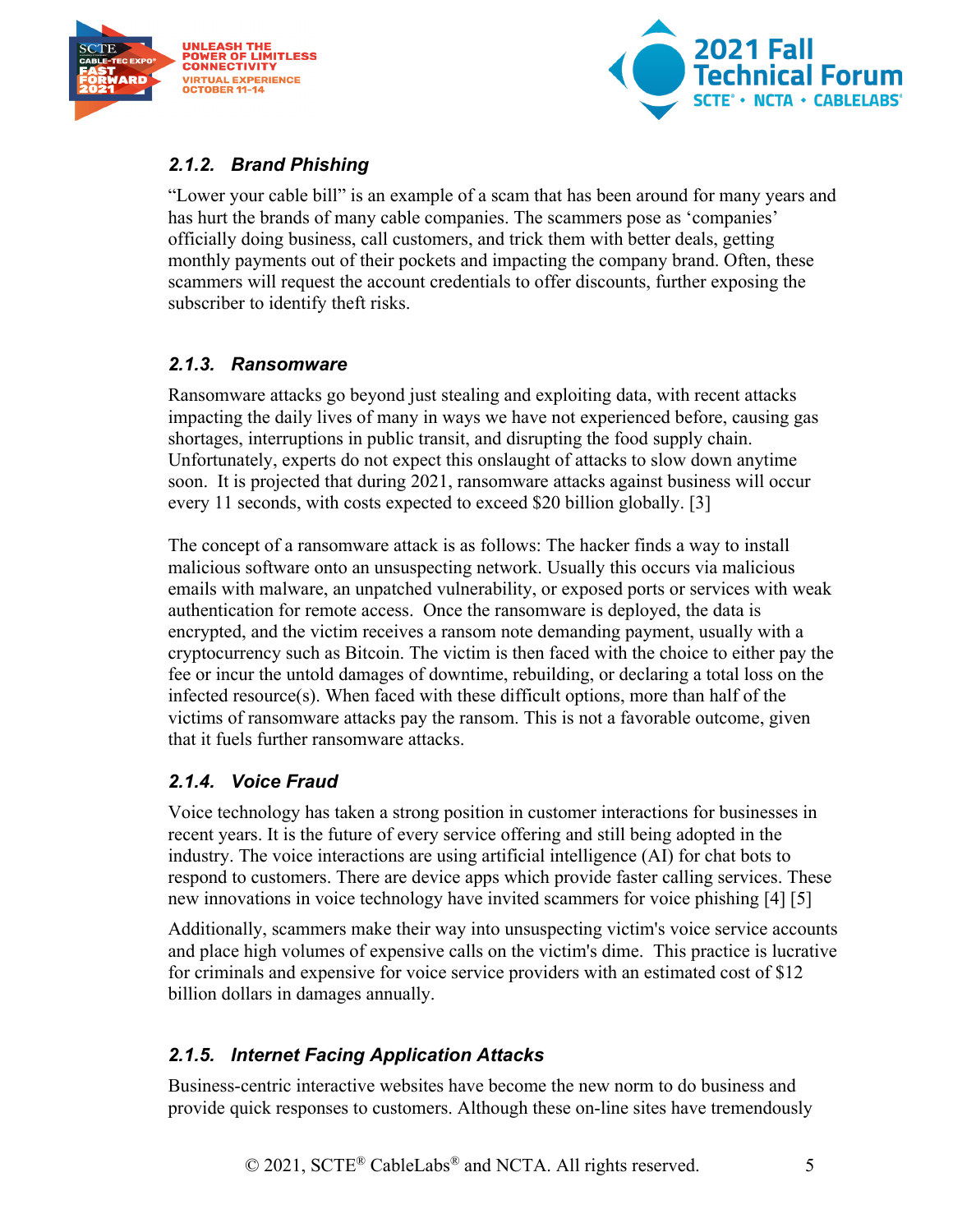



improved the user experience, they have also brought new cyber security threats. The most common threats are on web servers and databases for cross-site scripting and SQL injection. According to industry data, 90% of the applications have security flaws and it takes an average of 38 days to patch the application-related components. During the development process of these web applications, code analysis is done for less than 50% of applications. [6] A small rogue application, which is not on a company's radar, poses an even larger risk due to lesser controls and assessments. A vulnerability on a rogue application's web server with internet connectivity and unknown change control practices, can invite a threat actor with this ingress and allow lateral movement.

#### <span id="page-5-0"></span>**2.2. Turning the Tides**

If there is one guiding principal security professionals should follow, it is this one: Assume you will be breached.

Most companies have started initiatives related to the overall cybersecurity uplift, to strengthen the ingress points, decentralize applications, implement, and govern the security frameworks with Zero Trust to reduce the blast radius -- to name a few. The use of Machine Learning (ML) for cybersecurity threat intelligence, multi-factor authentication to inform risk engines, for both users and devices, has contributed greatly to the understanding and reduction of risk within the threat landscape. The enterprise-side user education on threats, via ransomware readiness exercises, phishing exercises, and Zero Trust programs will help prepare the organizations for growing attacks. The implementation of MFA brought a positive change, and over last couple of years it reduced the number of threats for identities.

#### <span id="page-5-1"></span>*2.2.1. Zero Trust Security*

If one were to make a list of most popular security buzzwords, Zero Trust would likely be close to the top. But while buzz words usually get a bad rap with security professionals for not living up to the hype, Zero Trust would be an exception. Maybe because Zero Trust is more than a "latest and greatest" product suite that you enable to solve all your security woes. In fact, it's not a product at all, but rather a philosophy or mindset of "never trust, always verify." [7] [8]

Traditional security models worked like a "castle and moat" system for accessing corporate resources. A perimeter was created around the company network and security efforts were focused on ensuring the perimeter was not breached. Everything within the perimeter was considered a safe and trusted resource. Everything external to the perimeter was not trusted. This model was more effective when corporate resources lived within the perimeter and were accessed from the confines of the corporate network using corporate owned devices. Today this is not the case. Corporate resources exist both within and external to the corporate network and can often be accessed from any device and/or location. The network perimeter, where security efforts were traditionally focused, has disappeared. [9]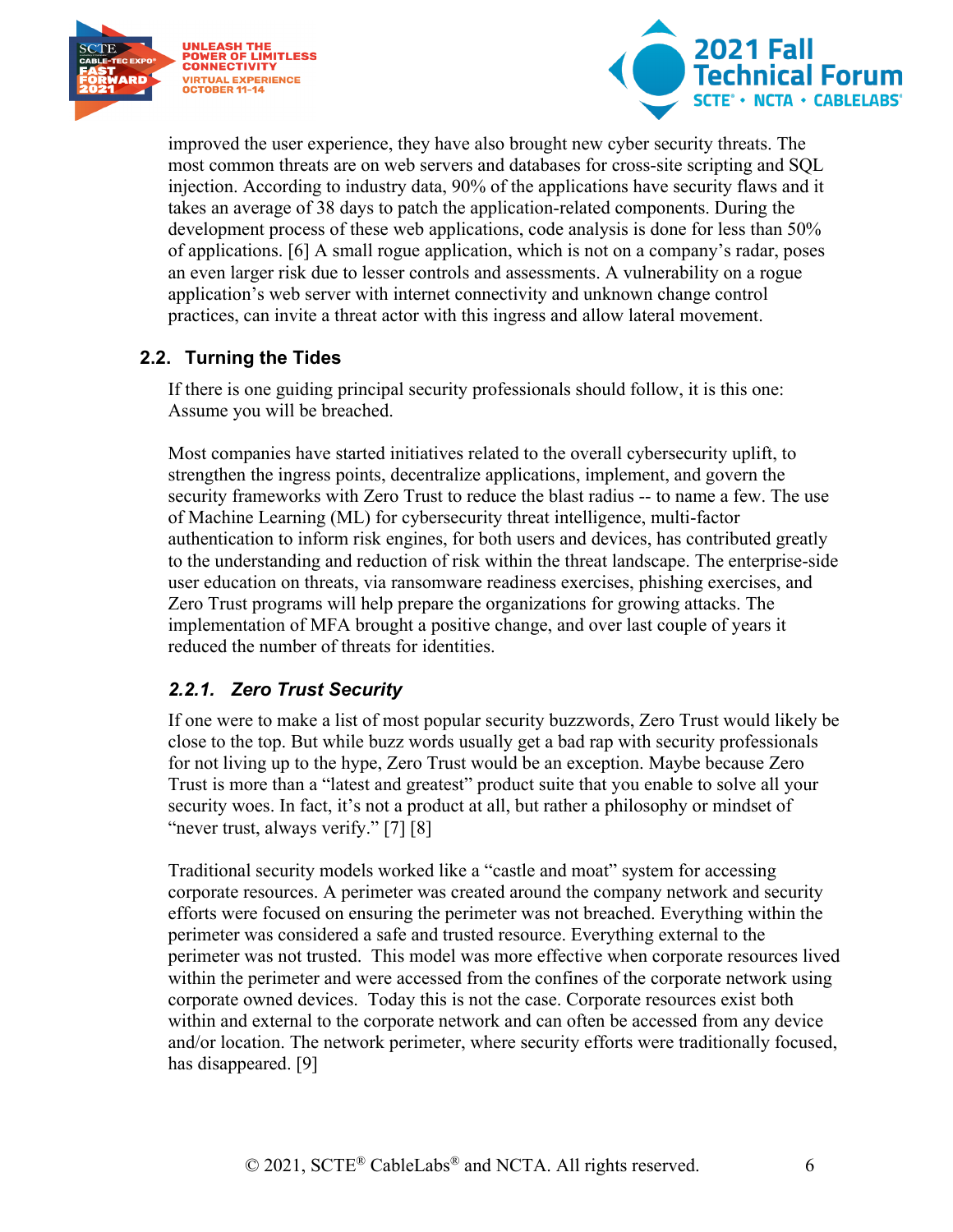



In contrast, a zero-trust security model assumes every device, user, and application is a threat until verified. Every resource is treated as though it is an attack vector, and measures are taken to contain the damage of an attack. IP based access controls are replaced with identity-based controls and security is taken out of the shadows by shifting the focus to people, devices, and applications as the network perimeter.

While each organization will implement a zero-trust security model in its own way, there are common elements that one would expect to find including strong identity management for users, devices and applications, network segmentation, and advanced monitoring and logging. [10]

#### <span id="page-6-0"></span>*2.2.2. Improved Incident Detection and Response*

To stay ahead of the constantly shifting threat landscape, corporations are building their own threat intelligence programs. These programs, focused solely on threat prevention and detection, use a combination of threat intel data collected from trusted sources and advanced SEIM technologies to alert organizations of potential and actual threats. They also focus on incident preparedness, using tools such as the MITRE ATT&CK framework.

The MITRE ATT&CT framework was designed to help organizations in assessing risk against common tactics used by attackers. The framework is defined as "a comprehensive matrix of tactics and techniques used by threat hunters, red teamers, and defenders to better classify attacks and assess an organization's risk" [11]. Using tools such as the MITRE ATT&CK framework can assist with mapping threats detected in a SEIM system to potential use cases for security automation.

Another instrumental tool in preparing for attacks is an exercise known as a purple team event. In these events, both a red team (made up of "attackers"), and a blue team (made up of "defenders") get together in a controlled environment and use an "offensive defense" strategy to identify security gaps within an environment. These exercises, sometimes partnering with specialized third-party organizations, help to improve skills and techniques of the participants so they are ready to respond when a real incident occurs. They also bring visibility to security gaps that do exist, which helps prioritize the efforts of resources so they can focus on the biggest wins.

#### <span id="page-6-1"></span>*2.2.3. Multi Factor Authentication*

We already know that one of the most common ways data breaches occur is compromised credentials. We have also looked at common ways accounts are compromised. The best defense against these kinds of attacks is the use of multi factor authentication (MFA).

The premise of MFA is that you prove you are who you say you are – aka authenticate yourself - by providing something you know – your password – with something you have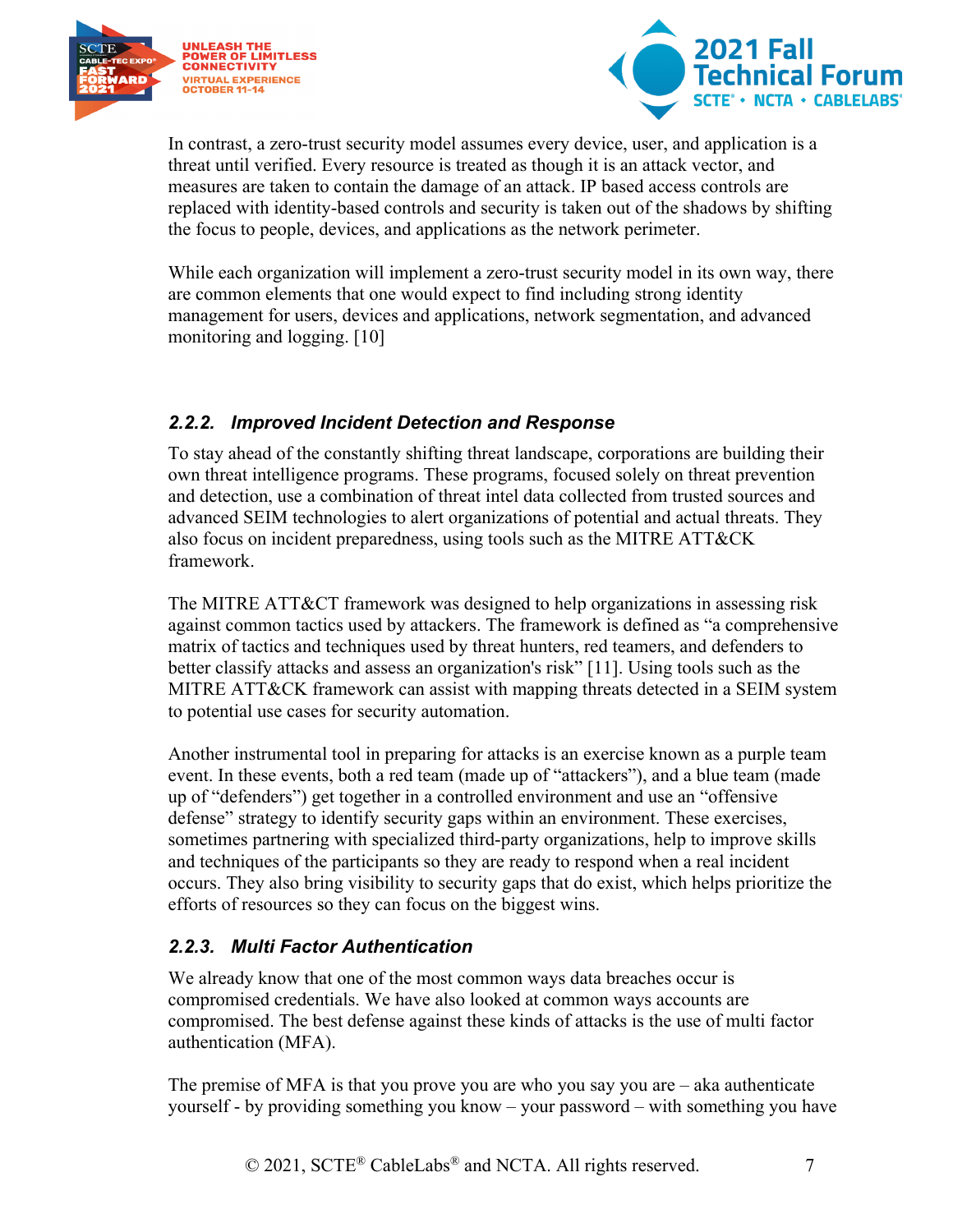



(token, one time passcode [OTP], approved sign-in request) and/or something you ARE (fingerprint, facial recognition).

Although some forms of MFA have been around for the better part of two decades, adoption has been slow, mostly due to cost, additional hardware requirements, and the cumbersome user experience. Prior to the abundance of data breaches that took place over the past decade, companies and consumers alike were not particularly interested in investing money or losing convenience by adding steps to access online resources. As companies grew better at detecting compromised accounts and realized how often and easily passwords were being compromised regardless of "best practice" password policies, it became widely recognized that the benefits of MFA far outweighed the drawbacks of cost and inconvenience.

Technical difficulties, conflicting priorities, and an endless list of ever-changing use cases are just a few of the very real challenges companies may face when deploying an MFA solution, especially when considering the vast differences between protecting enterprise and consumer accounts. However, there is no disputing its effectiveness at stopping password related attacks almost entirely, with a success rate of more than 99% [12].

When implementing MFA, there are a variety of different solutions from which to choose. Depending on the complexity of the environment, there may not be a single solution that meets all use cases. In situations such as this, multiple solutions may need to be deployed to ensure all resources and users are MFA protected. For many companies it is likely that MFA will be an ongoing journey that will continually be improved upon as new technologies emerge to combat the ever-constant threat of account takeovers.

#### <span id="page-7-0"></span>*2.2.4. Ransomware Readiness*

With ransomware attacks on the rise, it is more important than ever to be prepared on how to respond to a ransomware attack. There is no one single strategy to combat ransomware attacks. To best prepare for a successful outcome, consider the below recommendations:

- a) Address your known vulnerabilities and keep up to date on patches, especially on parameter assets.
- b) Disable unused services and processes, specifically remote desktop protocol (RDP) and secure shell (SSH), on externally facing systems. If these services must be exposed, use access control lists (ACLs) and multi-factor authentication.
- c) Use least privilege access models.
- d) Reduce the blast radius of attacks with network micro segmentation
- e) Use advanced security tooling for logging, monitoring, and alerting to bring visibility to what's happening within your environments
- f) Back-up your systems regularly and encrypt backups
- g) Have a response plan ready and practice recovery efforts, especially for critical resources.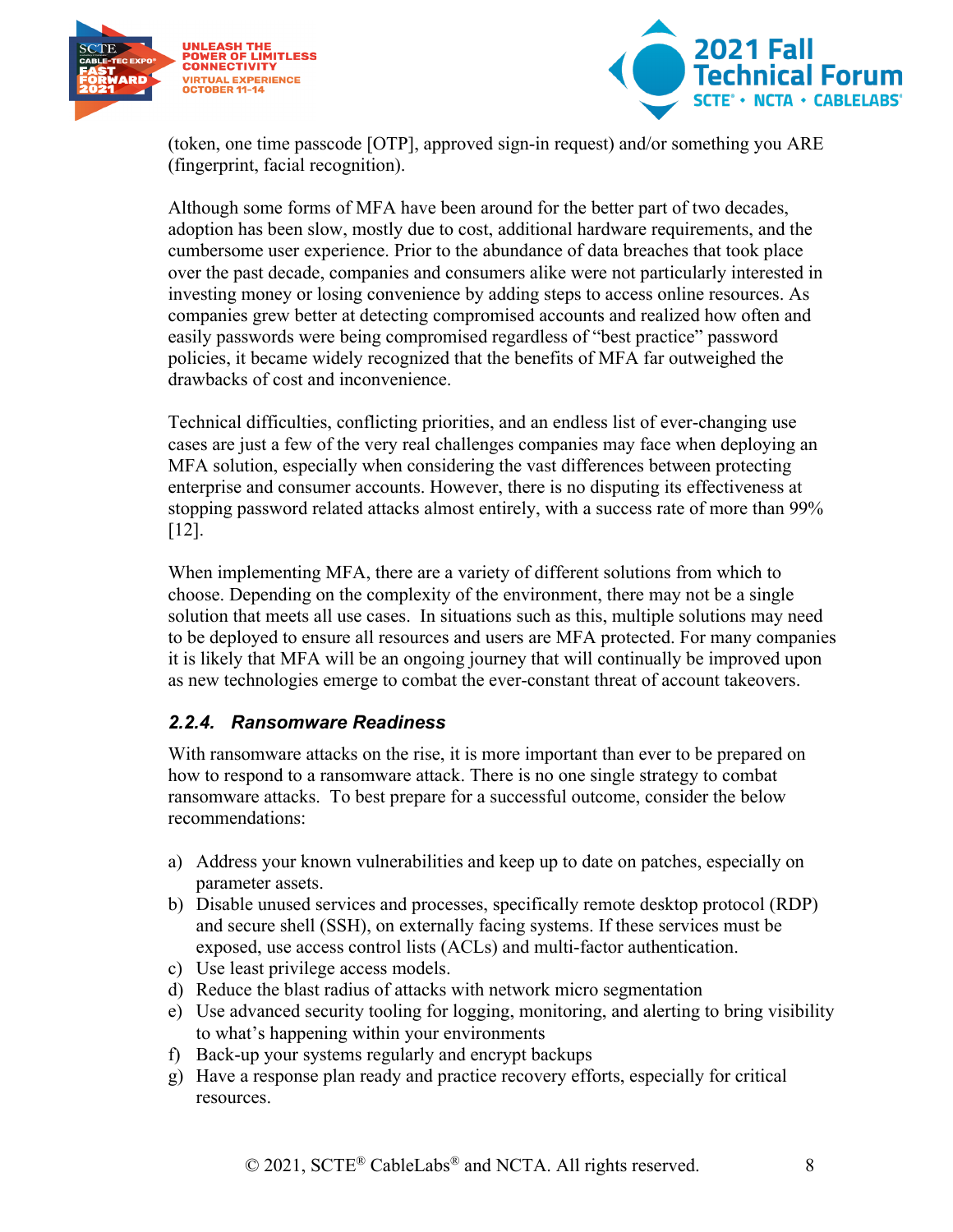



#### <span id="page-8-0"></span>*2.2.5. Shifting Security Left*

The concept of "shifting security left" is all about closing security gaps further upstream. To accomplish this, security feedback must be incorporated as part of the feedback loop throughout the entire software development lifecycle (SDLC). Adopting the mindset of addressing security concerns before any code is written saves teams considerable time and money and elevates the level of trust customers have in products and services. When a multifaced approach is taken that includes training, coaching, and automation to help prioritize the sometimes-overwhelming number of security tasks, application development teams can improve the chance of successful delivery for secure products without adding any additional time to their development cycles.

The software development cycle has many skip hops when trying to reduce cycle time and get products delivered faster into customer hands. To support shortened cycle times that incorporate security into the development process, many organizations are on a journey to transition from DevOps to DevSecOps deployments. This shift brings the demand for new tools, and specialized knowledge. This creates the need for organizations to determine how to support these new requirements. Some organizations have incorporated coaching programs, appointing experts in both security and the development process to guide their development teams through this transition.



<span id="page-8-1"></span>**Figure 1 - Shifting Security Left in each phase of SDLC**

#### *2.2.5.1. Security awareness training*

One aspect of creating a security focused development process is ensuring that all resources contributing to any part of the SDLC are well trained on security best practices and policies, including those in management roles. Ideally this training would be specifically tailored to the role(s) of each participant. Training material could be catered in a tiered level ranging from a base level of understanding all the way to expert. The ideal would be that, after training, participants are able to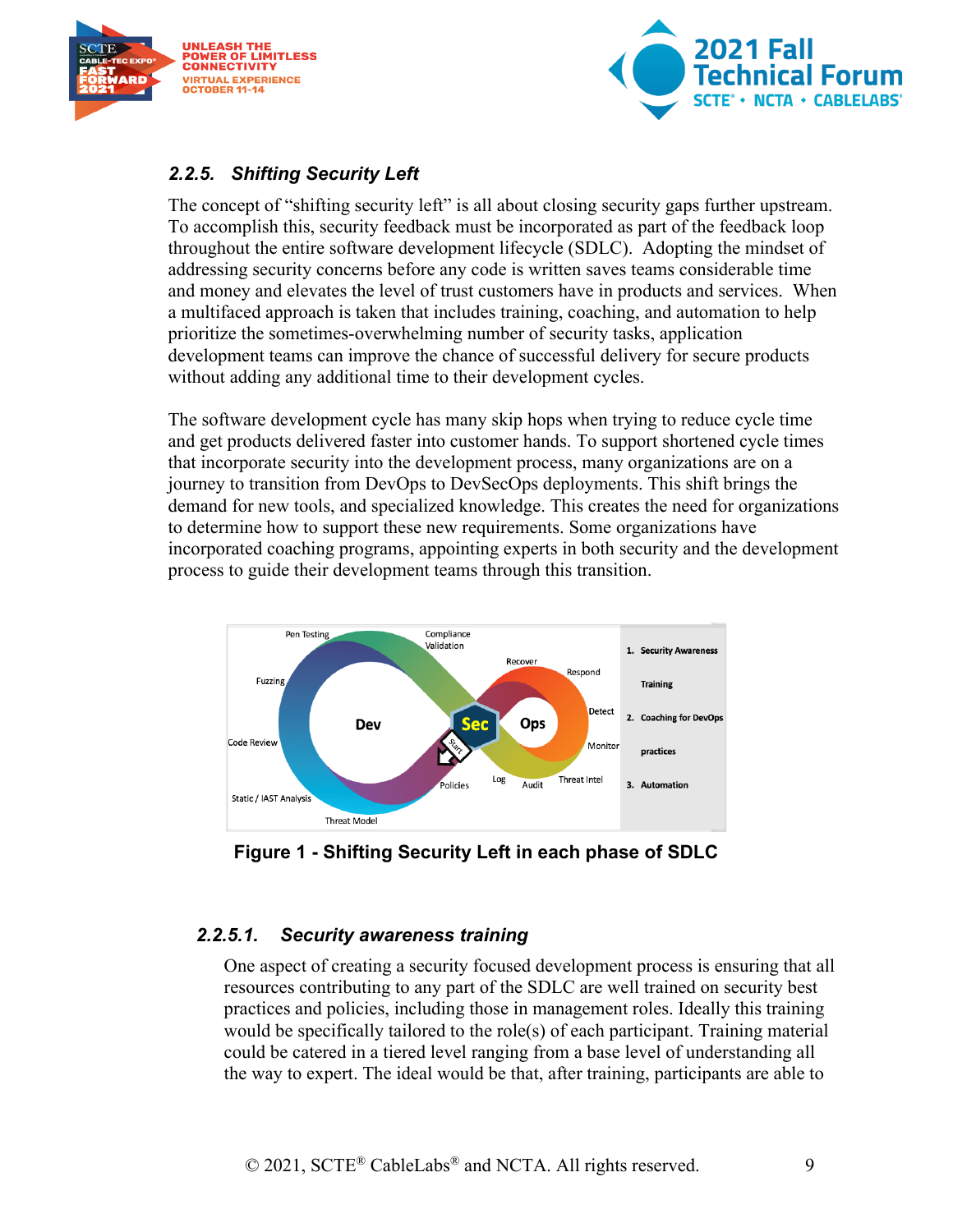



demonstrate their knowledge of the security concepts covered before advancing to the next level.

#### *2.2.5.2. Coaching for DevOps practices*

With things evolving so fast, it may be hard for development teams to stay on top of emerging security threats and changing security priorities as well as stay focused on improving dev/ops practices to deliver quality products. This need creates an opportunity for security coaching. Security coaches can work with teams to align security practices to the phases in the development lifecycle. These individuals, with an expertise in both security and the software development lifecycle, guide development teams through onboarding new security requirements or shifting processes to incorporate better security practices by assimilating them into their team norms. Coaches can work with teams to understand their workload and constraints, and assist with prioritizing the security work, breaking it down to manageable deliverables.

#### *2.2.5.3. Automation*

Another helpful tactic is adding automation around security scans and other security required processes that have made their way into the continuous integration and continuous delivery (CI/CD) pipeline. By introducing automation around these new security requirements, teams are not bogged down with new requirements and things are able to run smoothly. Training the development teams and appointing developers as "security champions" can ensure that as developers built up their skills to handle the fallout of these new processes, the teams could still operate efficiently. [13]

## <span id="page-9-0"></span>**3. Securing Your Customers**

The defense strategy against attackers seeking to steal service, customer data, and video content is still evolving. It benefits broadband operators to collaborate both within the industry as well as with external partners to set guiding principles of basic security, communication to customers, and guidance on how to consume their services in secure ways. There are many efforts to secure web interfaces, user logins, and devices by broadband providers. Additionally, the following actions will help to improve the protection for consumers from email threats, account abuses, and device security.

#### <span id="page-9-1"></span>**3.1. Identity Protection Capabilities**

Implement identity protection capabilities to combat the threats at scale by using AI to support consumers. Comprehensive detection of darknet market ads for account credentials provides the capability to measure the availability of account credentials. This is just an example of one measurement for identifying credentials available for sale in the darknet market. Some additional measures are listed below: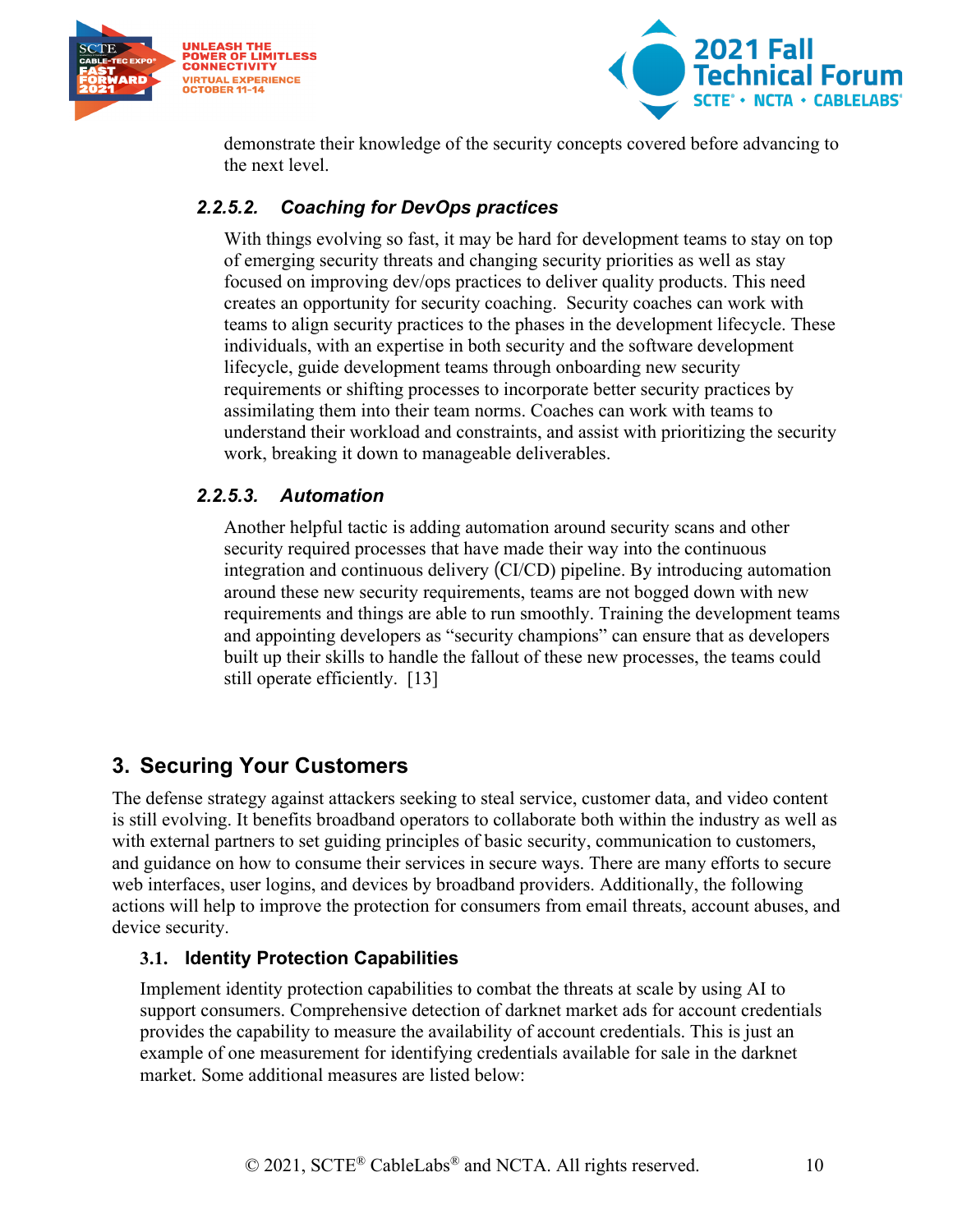



- a. External credential spill monitoring and remediation can be built as a basic feature for standard security operations
- b. Deep and dark web credential advertisement detection and remediation
- c. Robot software agent (BOT) attack prevention at web, application programing interface (API), and mobile authentication interfaces
- d. Use internet protocol (IP) information for "geo velocity" and to determine "geo location" to reduce credential theft
- e. Implement 2FA or MFA support for consumers and disable less secure authentication methods
- f. Detection capabilities using Machine Learning (ML) based tools for credential sharing and compromised accounts
- g. Work with law enforcement and other enforcement bodies to identify and disrupt the distribution of unlicensed content

#### <span id="page-10-0"></span>**3.2. IoT Device Infection Prevention**

In the connected world of customers, internet of things (IoT) devices pose a large threat [14] and have not received full attention. Customers usually do not focus on security measures for devices and forgo more secure devices for their less costly counterparts. On top of this, there is not enough standardization of security control requirements for device vendors. Also, vulnerabilities for these devices do not get addressed regularly. Bringing privacy awareness to device security features as well as how to keep devices up to date with the latest patches is the key to protect individuals from being attacked via their connected devices. Internet providers are offering internet security solutions which block access to compromised or malicious domains and protect customer devices from these threats.

IoT device infections have grown 100% during Covid. [15] This surge in the rate of device infections, directly matches the trajectory of the visibility of the devices on the internet. The cybercriminals probe these devices for security vulnerabilities and exploit them to control the device with unauthorized access, damage it, or penetrate to other devices on the same network. Antivirus software and intrusion detection capabilities are the first layer of security to protect these devices from infections. [16]

IoT is here to stay, and it will continue to grow tremendously, as will the attack surface. The industry demands security leaders to develop a comprehensive IoT lifecycle approach and an IoT security posture to protect and enable IoT devices from both existing and unknown threats. Also, consumer awareness for various precautions to protect the IoT devices is of utmost importance.

#### <span id="page-10-1"></span>**3.3. DDoS Attack Mitigation**

The exposure of IoT vulnerabilities has dramatically changed the landscape of Distributed Denial of service (DDoS) attacks in recent years. These devices have enough compute power to launch any processes using BOTs and create an attack on other devices. Along with detection measures, effective preventive measures are important to combat the DDoS attacks. Many Threat Intelligence subscription services "Always-on DDoS Protection" are evolving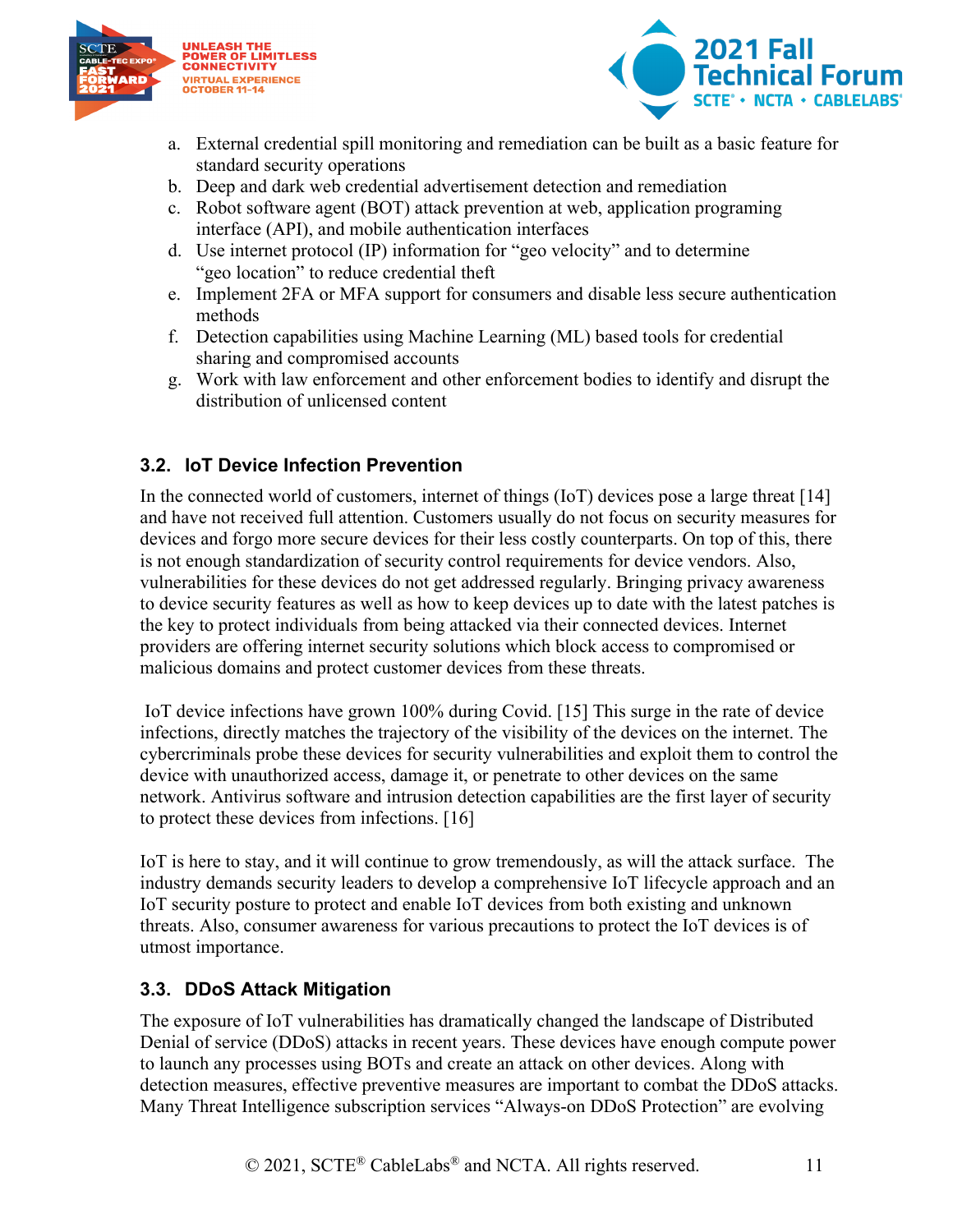



to help combat these threats and help the customers. [17] [18]. These capabilities include preventive, detective, and mitigation controls which automatically or on-demand mitigate the DDoS attacks.

#### <span id="page-11-0"></span>**3.4. Protect Customer Data**

In today's data driven customer interactions, businesses rely on large amounts of data being available every second of the day without a blip. The Network Data Loss Prevention (DLP) solutions are relied upon by many organizations, but data breaches happen all the time. Hence there is more to do to protect the data. Privacy initiatives and recent Executive orders provide guidance on some controls around securing data for user identities. They also highlight a need for data-centric tools to build personally identifiable (PI) data inventory, creating data classification policies, performing data discovery, and other initiatives that address data privacy concerns around customer data. To safeguard the data, the use of data encryption and data de-identification practices provide protection but are still evolving. Another key factor in securing data is ensuring that there are strict policies around granting access to and removing access from sensitive data as needed.

#### <span id="page-11-1"></span>**3.5. Customer Education**

A recent, sophisticated phishing scheme was uncovered in which consumers of unlicensed content were sent an email indicating their free trial was ending and their credit cards were about to be charged. They were directed to a fake website and informed that to cancel their subscription, they must download an Excel file, which contained a ransomware program commonly used by the REvil ransomware group. This is one of the many dangers consumers encounter in their daily lives. It is important to educate consumers of such risks and provide guidance on how to stay safe online.

The Cable and Telecommunications Association for Marketing (CTAM) has seen the need for educating consumers on various security topics and have created a website for sharing information on how to stay safe when streaming content on the internet (streamsafely.com). [19] The dangers of accessing television/streaming content through illegal pirate services and the risks involved in unauthorized password sharing are a few examples of the topics covered on customer education website. As the customer pattern changes and new services are offered, educating customers is essential in keeping the eco-system secure. Developing and sharing tools with industry partners, programmers, studio, and law enforcement, foster partnerships that create better protection for all connected consumers, not just service subscribers.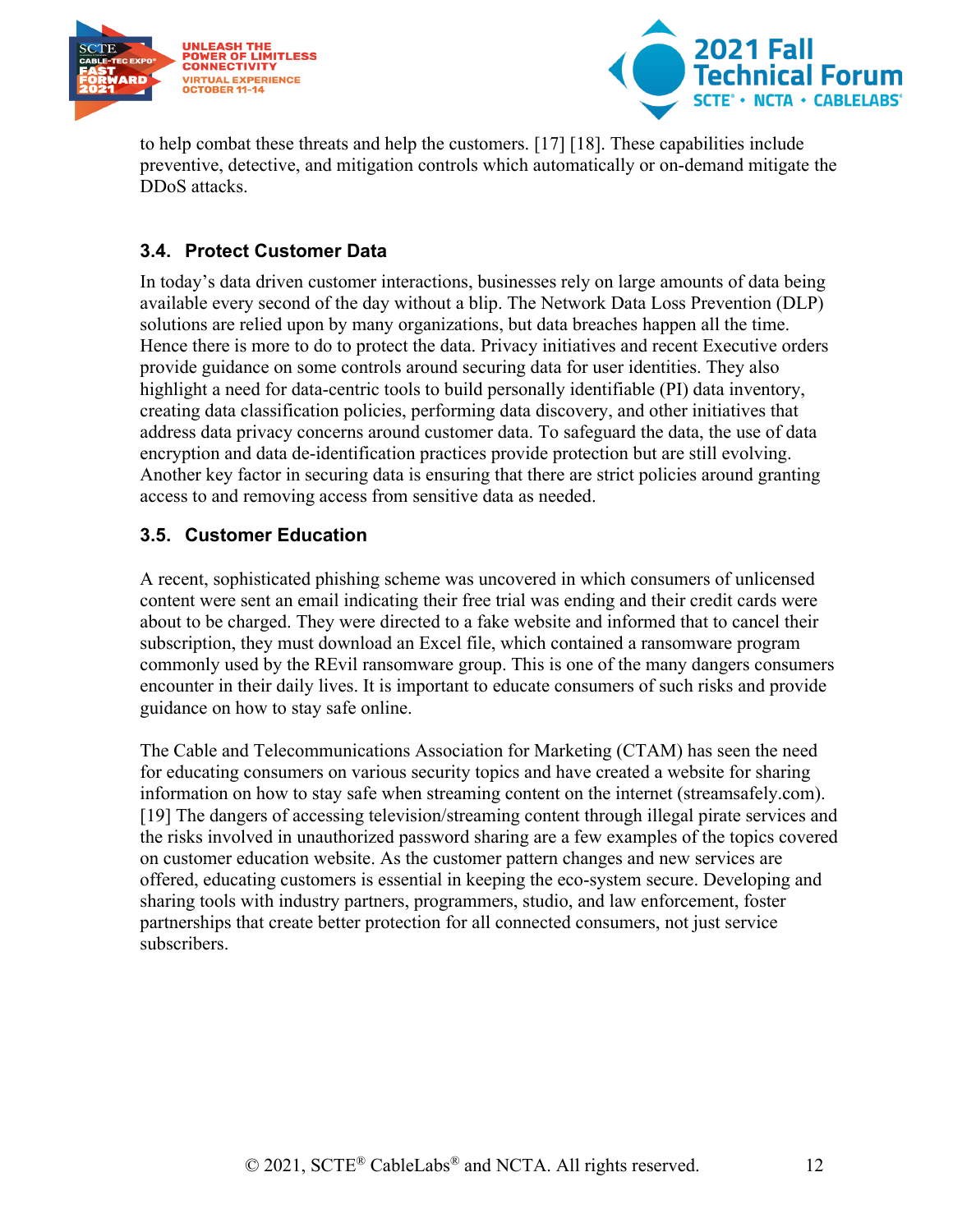

**Figure 2 - Streamsafely.com educational articles**

#### <span id="page-12-1"></span><span id="page-12-0"></span>**3.6. Industry Alliances required to combat the email Fraud**

Customer communications have shifted significantly over the last decade to boost customer service, customer retention and engagement. Email communication is still heavily utilized for notifications or verification of identity during certain events for service changes. Email accounts are one the most sought-after types of credentials because they can be used as a pivot to identity theft. Some email clients on customer devices may be old and vulnerable to attacks due to flaws in email client protocols. An alliance is required between third party email providers to deprecate older email clients and encourage customers to deploy secure new clients.

Below are some actions which can be considered to secure email:

- a. Disable unused 3rd party email clients
- b. Modernize authentication for 3rd party email clients using oauth
- c. Implement email platform anti-abuse capabilities (anti-spam, anti-malware, antiphishing, anti-viral)

As an abundance of user interfaces are consumed for various user activities, account misuse (knowingly or unknowingly) is extremely high. This demands a defense in depth approach to all attack surfaces. The layering of intelligent defenses has shown a demonstratable impact and is recommended by various organizations. Advanced email authentication attack detection and mitigation development, partnering with vendors and dedicated teams of security professionals managing these platforms, help mature the security of email accounts.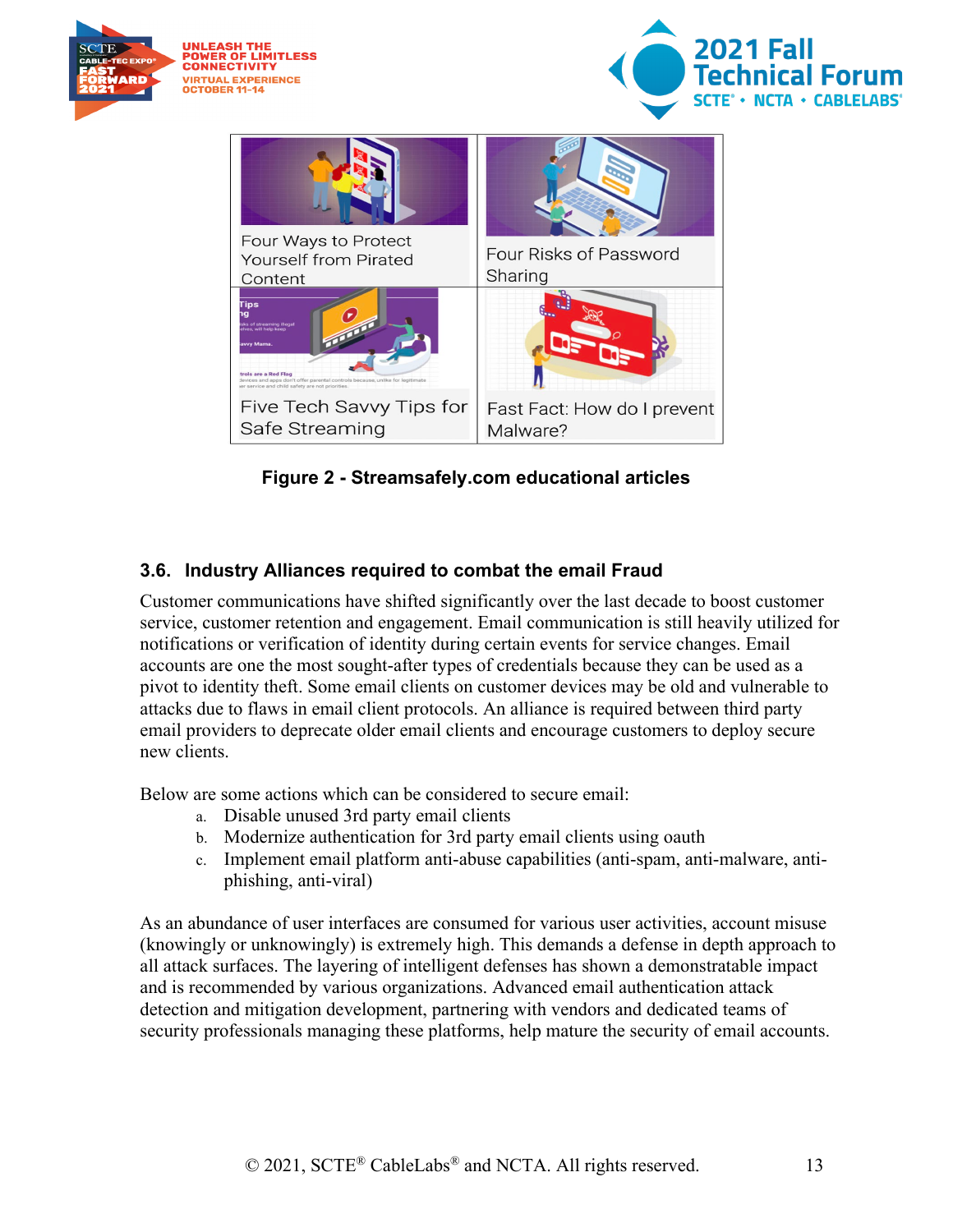



## <span id="page-13-0"></span>**4. Monitor Cyberhealth across your eco-system with CyberScores**

The cable industry has been working hard over the last decade on security hygiene, regulatory compliance, and protecting themselves and their consumers from bad actors. Many companies have adopted one or multiple frameworks to evaluate, manage, and ultimately reduce risk over time. Some examples of frameworks that provide guidance on best practices are NIST Cybersecurity Framework, ISO 27000 series, SOC2, FISMA, and the Essential 8 Framework. Using frameworks such as these attest to mitigate 85% of cyber threats [20]. A few common best practices from these frameworks are to implement security controls around the following:

- a. Patch Management
- b. Application Controls for Workstations and Servers
- c. Restrictive Admin Privileges
- d. Backups
- e. 3rd Party Risk Assessments
- f. MFA

Businesses implement a variety of tools for assessing security controls based on framework adoption to better understand, manage, and reduce cybersecurity risk and help protect from various threats. These tools are used to collect metrics from possible sources of risk and present this information in dashboards. As security tools evolve, and new tools are added to the ecosystem, there are challenges around how to continuously measure the effectiveness of the security controls from these various tools and identify aggregated overall company risk.

To combine and analyze data from various security tools and frameworks, a robust risk assessment platform can be utilized to quantify and aggregate the risk and drive meaningful actions for the business.

A few products have emerged with the capability to collect data from various sources and quantify the overall performance of security controls and produce a meaningful cyber risk score dashboard or a Cyber Risk report [21] [22]. Some products also provide compliance assessment based on industry standards and even go beyond to simplify the scores by mapping them to risk ratings [23]. While the maturity of these products is in the early stages, businesses are looking for ways to develop their own centralized security metrics dashboards. According to Gartner, in the future, cybersecurity risk ratings will likely be utilized the same way credit ratings are used when assessing partners for business relationships [24]. The US department of Defense (DOD) now requires supply chain companies to report a cybersecurity maturity model compliance (CMMC) to the DOD if they provide services to them [25].

The enterprise eco-system is usually complex and the risks for each system are evaluated based on the rate of the issues and the severity. A cybersecurity rating platform enables continuous assessment of the tens of security criteria along with thousands of security checks [26]. Companies can either leverage cyber score tools or develop their own. The risks can be evaluated, assigned weightage, and aggregated for contributions to overall cyber risk score based on the company's risk appetite.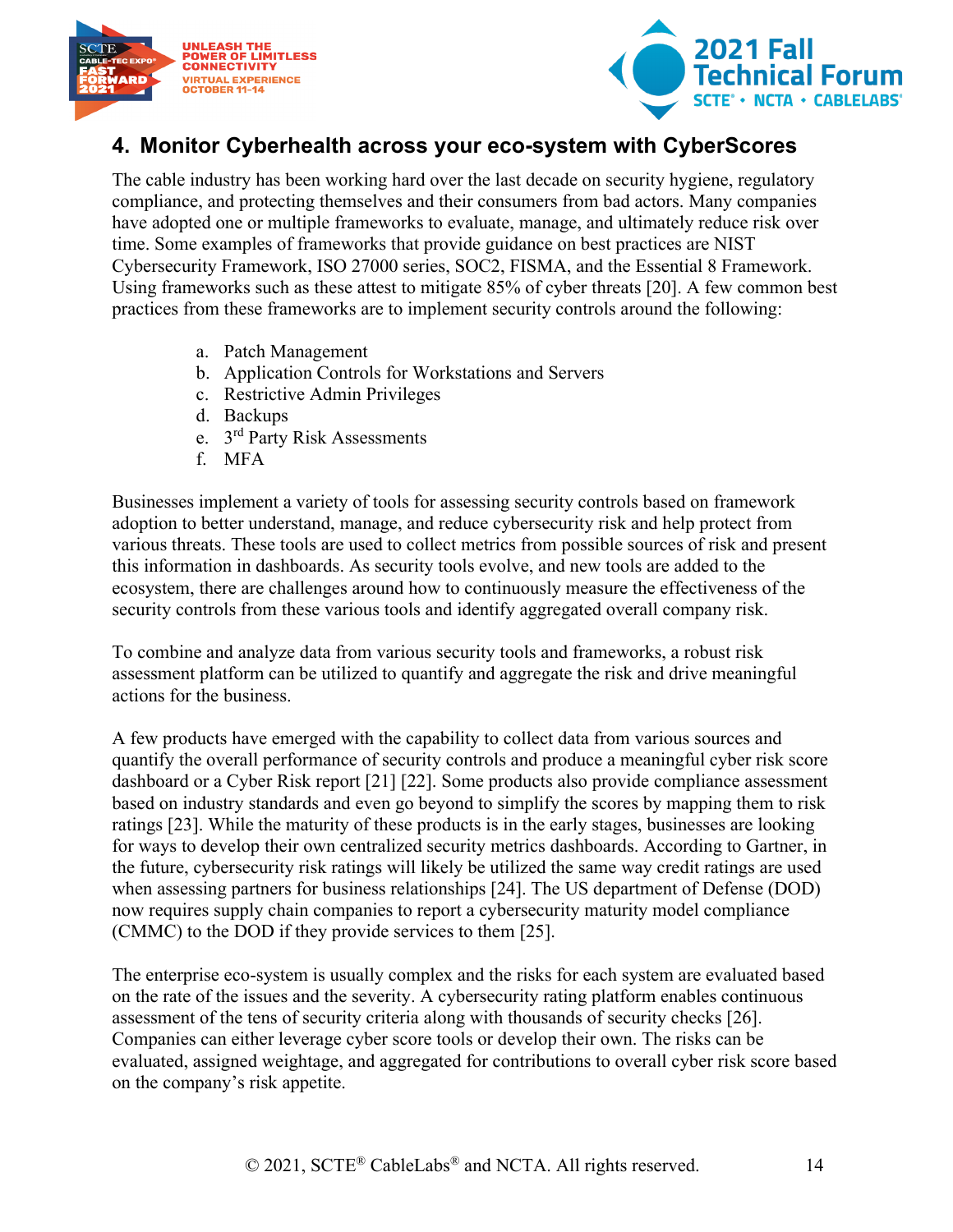



Starting small with just a few security controls and combining to one aggregated score may be a good first step toward a single platform. For example, combining the data from vulnerability assessment tools and 3<sup>rd</sup> party risk assessments into a single dashboard. Once this step is taken, team can be trained to understand the relevance of the combined have a clearer picture on the actions needed to secure their applications all in one place. As the cybersecurity rating program matures, the CyberScores can help drive the various decisions about cybersecurity risk posture from the application level all the way through to the organizational level.

### <span id="page-14-0"></span>**5. Conclusion**

The past decade has thrown security into the spotlight. It is no longer overlooked or addressed only after a damaging and expensive incident. Security is now a part of the conversation at every level of business and government. It is no longer bolted on but built into products and services with an expectation from consumers that those we trust are taking every precaution to protect us from the adversaries. Security professionals strive for the right level of protection to keep attackers out of systems and protect customers. Taking a multi-layered and proactive approach has created many successful outcomes. The industry alliances are also key in each sector to uplift the standards for common services and consumer education. The work cannot stop here. As long as there is value to be gained from their efforts, hackers will continue to create challenges. It is up to all of us to keep security part of the conversation, to learn from every attack, and grow our defenses to prevail.

<span id="page-14-1"></span>

| 2FA         | Two Factor Authentication                              |
|-------------|--------------------------------------------------------|
| <b>ACL</b>  | <b>Access Control List</b>                             |
| AI          | Artificial Intelligence                                |
| AP          | <b>Access Point</b>                                    |
| <b>API</b>  | <b>Application Programming Interface</b>               |
| <b>BOT</b>  | Robot Software Agent                                   |
| bps         | <b>Bits per Second</b>                                 |
| <b>CCPA</b> | California passed the California Consumer Privacy Act  |
| CI/CD       | Continuous integration/continuous delivery             |
| <b>CMMC</b> | Cybersecurity maturity model certification             |
| <b>CPNI</b> | <b>Customer Proprietary Network Information</b>        |
| <b>CTAM</b> | Cable and Telecommunications Association for Marketing |
| <b>DOD</b>  | Department of Defense                                  |
| <b>DLP</b>  | Data Loss Prevention                                   |
| <b>FEC</b>  | <b>Forward Error Correction</b>                        |
| <b>GDPR</b> | General Data Protection Regulation                     |
| HD          | <b>High Definition</b>                                 |
| Hz          | Hertz                                                  |
| IP          | <b>Internet Protocol</b>                               |
| <b>ISBE</b> | International Society of Broadband Experts             |

## **Abbreviations**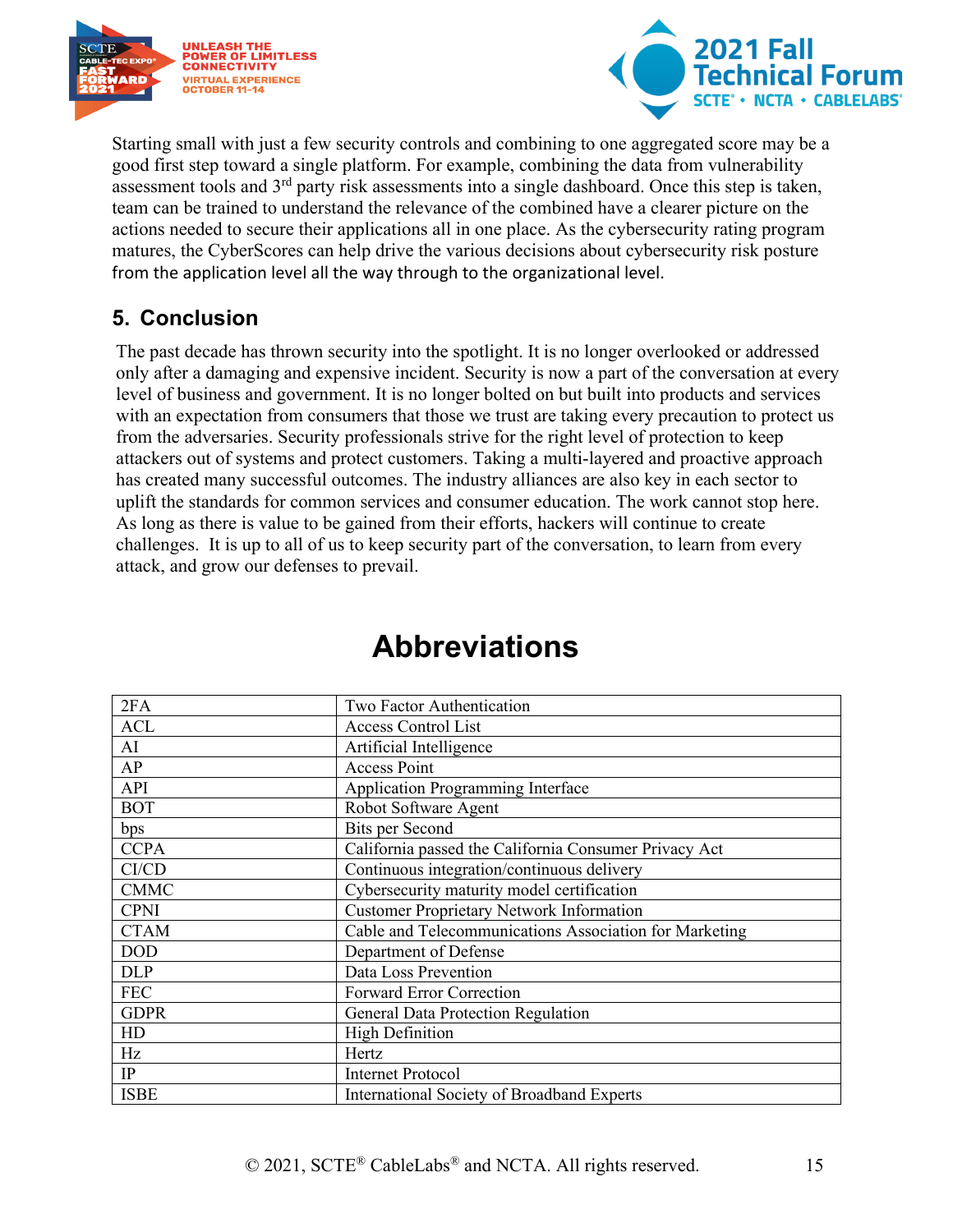



| K           | Kelvin                                        |
|-------------|-----------------------------------------------|
| <b>MFA</b>  | Multi-Factor Authentication                   |
| ML          | Machine Learning                              |
| <b>NCTA</b> | The Internet & Television Association         |
| OTP         | One Time Password                             |
| PI          | Personally Identifiable                       |
| <b>RDP</b>  | Remote Desktop Protocol                       |
| <b>SCTE</b> | Society of Cable Telecommunications Engineers |
| <b>SDLC</b> | Software Development Life Cycle               |
| <b>SEIM</b> | <b>Security Event Information Management</b>  |
| <b>SSH</b>  | Secure Shell                                  |

# **Bibliography & References**

<span id="page-15-0"></span>[1] https://www.securelink.com/blog/81-hacking-related-breaches-leverage-compromised-credentials/

[2] "A Taxonomy of Fraud Experienced by Network Service Providers", online:

[https://www.nctatechnicalpapers.com/Paper/2020/2020-a-taxonomy-of-fraud-experienced-by-network-service](https://www.nctatechnicalpapers.com/Paper/2020/2020-a-taxonomy-of-fraud-experienced-by-network-service-providers)[providers](https://www.nctatechnicalpapers.com/Paper/2020/2020-a-taxonomy-of-fraud-experienced-by-network-service-providers)

[3] [\(https://www.investisdigital.com/blog/technology/why-ransomware-attacks-are-rise\)](https://www.investisdigital.com/blog/technology/why-ransomware-attacks-are-rise)

[4] *<https://www.appypie.com/how-voice-technology-is-disrupting-different-industries>*

[5] *<https://www.idtheftcenter.org/voice-fraud-is-on-the-rise/>*

[6] *https://www.darkreading.com/cloud/it-takes-an-average-38-days-to-patch-a-vulnerability*

[7] https://www.microsoft.com/en-us/security/business/zero-trust

[8]<https://www.nist.gov/blogs/taking-measure/zero-trust-cybersecurity-never-trust-always-verify>

- [9] *<https://whatis.techtarget.com/feature/History-and-evolution-of-zero-trust-security>*
- [10] *<https://www.drivelock.com/blog/what-ingredients-does-a-zero-trust-model-consist-of>*

[11]<https://attack.mitre.org/>

[12] *[https://cheatsheetseries.owasp.org/cheatsheets/Multifactor\\_Authentication\\_Cheat\\_Sheet.html](https://cheatsheetseries.owasp.org/cheatsheets/Multifactor_Authentication_Cheat_Sheet.html)*

[13] *<https://securityintelligence.com/posts/how-to-transform-from-devops-to-devsecops/>*

[14] h*[ttps://www.iotsecurityfoundation.org/the-iot-ransomware-threat-is-more-serious-than-you-think/](https://www.iotsecurityfoundation.org/the-iot-ransomware-threat-is-more-serious-than-you-think/)*

[15] h*[ttps://www.securitymagazine.com/articles/93731-infected-iot-device-numbers-grow-100-in-a-year](https://www.securitymagazine.com/articles/93731-infected-iot-device-numbers-grow-100-in-a-year)*

[16] *[https://www.justice.gov/criminal-ccips/page/file/984001/download](https://www.justice.gov/criminal-ccips/page/file/984001/downloa)*

[17] *<https://www.radware.com/solutions/ddos-protection/>*

[18] *[https://business.comcast.com/enterprise/products-services/cybersecurity-services/ddos-threat](https://business.comcast.com/enterprise/products-services/cybersecurity-services/ddos-threat-mitigation?CMP=KNC-GOOGLE&utm_source=google&utm_medium=cpc&utm_campaign=ENT_Ethernet_DDoS_BR_E_National&utm_term=comcast%20ddos%20protection-43700049663074668-VQ16-c-VQ6-398589687487-VQ15-&kw=comcast%20ddos%20protection&ad=398589687487&c=ENT_Ethernet_DDoS_BR_E_National&VQ16-c-VQ6-398589687487-e&ds_kid=43700049663074668&gclid=Cj0KCQjw7MGJBhD-ARIsAMZ0eevkouggwHGG5OCIYzmygAnf2Eb5RORp5bTDcasJKzgoGGFL12TLDsAaApsKEALw_wcB&gclsrc=aw.ds)[mitigation?CMP=KNC-](https://business.comcast.com/enterprise/products-services/cybersecurity-services/ddos-threat-mitigation?CMP=KNC-GOOGLE&utm_source=google&utm_medium=cpc&utm_campaign=ENT_Ethernet_DDoS_BR_E_National&utm_term=comcast%20ddos%20protection-43700049663074668-VQ16-c-VQ6-398589687487-VQ15-&kw=comcast%20ddos%20protection&ad=398589687487&c=ENT_Ethernet_DDoS_BR_E_National&VQ16-c-VQ6-398589687487-e&ds_kid=43700049663074668&gclid=Cj0KCQjw7MGJBhD-ARIsAMZ0eevkouggwHGG5OCIYzmygAnf2Eb5RORp5bTDcasJKzgoGGFL12TLDsAaApsKEALw_wcB&gclsrc=aw.ds)*

*[GOOGLE&utm\\_source=google&utm\\_medium=cpc&utm\\_campaign=ENT\\_Ethernet\\_DDoS\\_BR\\_E\\_National&utm\\_ter](https://business.comcast.com/enterprise/products-services/cybersecurity-services/ddos-threat-mitigation?CMP=KNC-GOOGLE&utm_source=google&utm_medium=cpc&utm_campaign=ENT_Ethernet_DDoS_BR_E_National&utm_term=comcast%20ddos%20protection-43700049663074668-VQ16-c-VQ6-398589687487-VQ15-&kw=comcast%20ddos%20protection&ad=398589687487&c=ENT_Ethernet_DDoS_BR_E_National&VQ16-c-VQ6-398589687487-e&ds_kid=43700049663074668&gclid=Cj0KCQjw7MGJBhD-ARIsAMZ0eevkouggwHGG5OCIYzmygAnf2Eb5RORp5bTDcasJKzgoGGFL12TLDsAaApsKEALw_wcB&gclsrc=aw.ds) [m=comcast%20ddos%20protection-43700049663074668-VQ16-c-VQ6-398589687487-VQ15-](https://business.comcast.com/enterprise/products-services/cybersecurity-services/ddos-threat-mitigation?CMP=KNC-GOOGLE&utm_source=google&utm_medium=cpc&utm_campaign=ENT_Ethernet_DDoS_BR_E_National&utm_term=comcast%20ddos%20protection-43700049663074668-VQ16-c-VQ6-398589687487-VQ15-&kw=comcast%20ddos%20protection&ad=398589687487&c=ENT_Ethernet_DDoS_BR_E_National&VQ16-c-VQ6-398589687487-e&ds_kid=43700049663074668&gclid=Cj0KCQjw7MGJBhD-ARIsAMZ0eevkouggwHGG5OCIYzmygAnf2Eb5RORp5bTDcasJKzgoGGFL12TLDsAaApsKEALw_wcB&gclsrc=aw.ds)*

*[&kw=comcast%20ddos%20protection&ad=398589687487&c=ENT\\_Ethernet\\_DDoS\\_BR\\_E\\_National&VQ16-c-VQ6-](https://business.comcast.com/enterprise/products-services/cybersecurity-services/ddos-threat-mitigation?CMP=KNC-GOOGLE&utm_source=google&utm_medium=cpc&utm_campaign=ENT_Ethernet_DDoS_BR_E_National&utm_term=comcast%20ddos%20protection-43700049663074668-VQ16-c-VQ6-398589687487-VQ15-&kw=comcast%20ddos%20protection&ad=398589687487&c=ENT_Ethernet_DDoS_BR_E_National&VQ16-c-VQ6-398589687487-e&ds_kid=43700049663074668&gclid=Cj0KCQjw7MGJBhD-ARIsAMZ0eevkouggwHGG5OCIYzmygAnf2Eb5RORp5bTDcasJKzgoGGFL12TLDsAaApsKEALw_wcB&gclsrc=aw.ds) [398589687487-e&ds\\_kid=43700049663074668&gclid=Cj0KCQjw7MGJBhD-](https://business.comcast.com/enterprise/products-services/cybersecurity-services/ddos-threat-mitigation?CMP=KNC-GOOGLE&utm_source=google&utm_medium=cpc&utm_campaign=ENT_Ethernet_DDoS_BR_E_National&utm_term=comcast%20ddos%20protection-43700049663074668-VQ16-c-VQ6-398589687487-VQ15-&kw=comcast%20ddos%20protection&ad=398589687487&c=ENT_Ethernet_DDoS_BR_E_National&VQ16-c-VQ6-398589687487-e&ds_kid=43700049663074668&gclid=Cj0KCQjw7MGJBhD-ARIsAMZ0eevkouggwHGG5OCIYzmygAnf2Eb5RORp5bTDcasJKzgoGGFL12TLDsAaApsKEALw_wcB&gclsrc=aw.ds)*

*[ARIsAMZ0eevkouggwHGG5OCIYzmygAnf2Eb5RORp5bTDcasJKzgoGGFL12TLDsAaApsKEALw\\_wcB&gclsrc=aw.ds](https://business.comcast.com/enterprise/products-services/cybersecurity-services/ddos-threat-mitigation?CMP=KNC-GOOGLE&utm_source=google&utm_medium=cpc&utm_campaign=ENT_Ethernet_DDoS_BR_E_National&utm_term=comcast%20ddos%20protection-43700049663074668-VQ16-c-VQ6-398589687487-VQ15-&kw=comcast%20ddos%20protection&ad=398589687487&c=ENT_Ethernet_DDoS_BR_E_National&VQ16-c-VQ6-398589687487-e&ds_kid=43700049663074668&gclid=Cj0KCQjw7MGJBhD-ARIsAMZ0eevkouggwHGG5OCIYzmygAnf2Eb5RORp5bTDcasJKzgoGGFL12TLDsAaApsKEALw_wcB&gclsrc=aw.ds)* [19] *<https://streamsafely.com/>*

[20] *<https://www.cyber.gov.au/acsc/view-all-content/publications/essential-eight-maturity-model>*